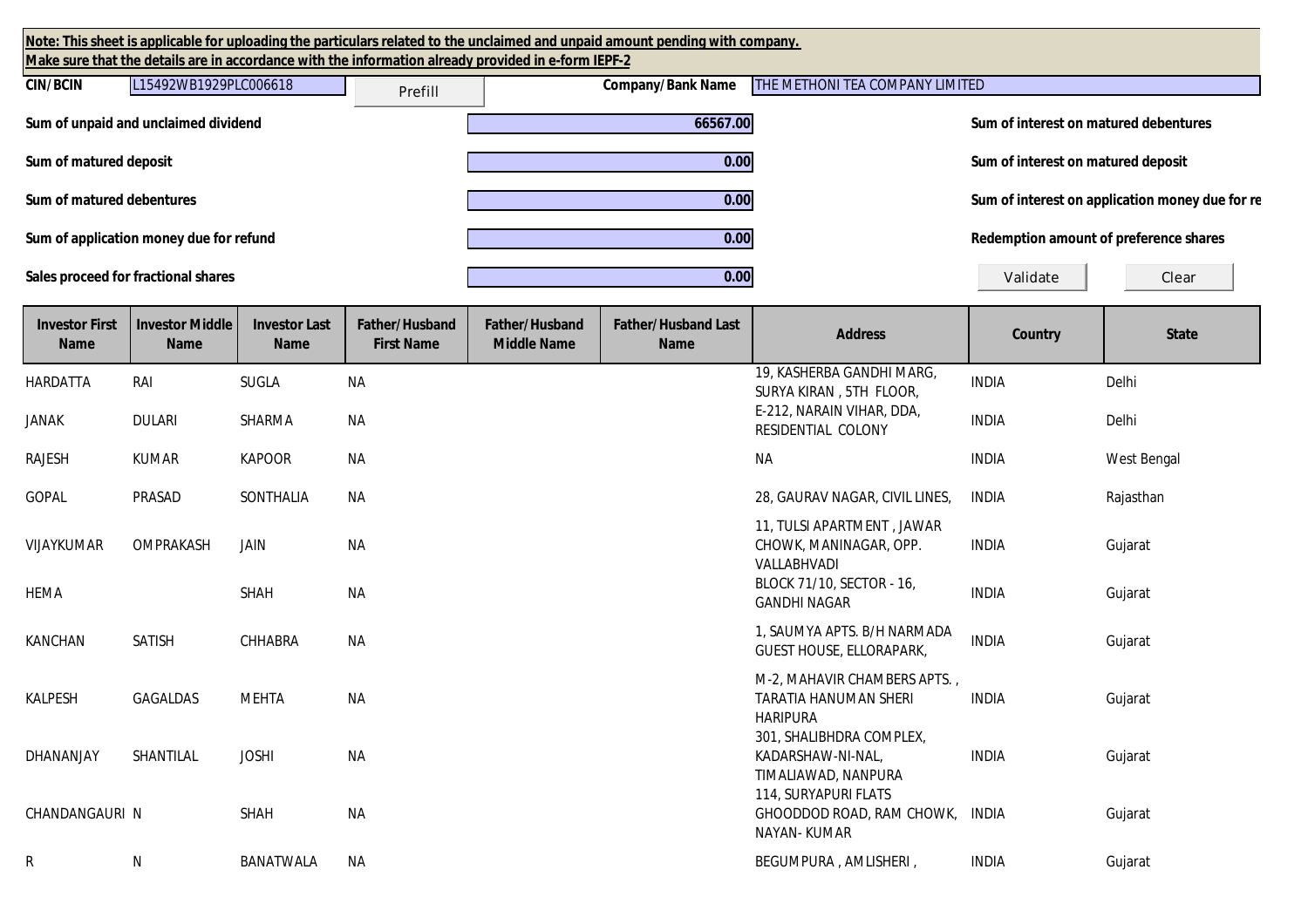| KAMINI             | MAHESHCHAND<br><b>RA</b> | <b>MEHTA</b>    | <b>NA</b> | 9/49, KOTSAFIL MAIN ROAD,<br>BARAMPURI BHAGAL, OPP. JUNA<br><b>BUS STAND</b>       | <b>INDIA</b> | Gujarat      |
|--------------------|--------------------------|-----------------|-----------|------------------------------------------------------------------------------------|--------------|--------------|
| KAMINIBEN          | MAHESHCHAND<br><b>RA</b> | <b>MEHTA</b>    | NA        | 9/49, KOTSAFIL MAIN ROAD,<br>BARAMPURI BHAGAL, OPP. OLD<br><b>BUS STAND</b>        | <b>INDIA</b> | Gujarat      |
| P                  | H                        | ARMITSTEAD      | <b>NA</b> | 14, OLD COURT HOUSE STREET                                                         | <b>INDIA</b> | West Bengal  |
| <b>KASHI</b>       | PRASAD                   | SONTHALIA       | NА        | G-17, SHREE LAXMI WOOLEN<br>MILLS ESTATE DR. E MOSES ROAD,                         | <b>INDIA</b> | Maharashtra  |
| JAYA               |                          | <b>RAJ</b>      | <b>NA</b> | HOUSE NO. 251, No.1, ROAD KHAR INDIA                                               |              | Maharashtra  |
| <b>NERGIS</b>      | JALEJER                  | <b>BHATHENA</b> | NА        | PANDAY MANSION, MA PERVEZ<br>RD.                                                   | <b>INDIA</b> | Maharashtra  |
| SANJIV             |                          | <b>RATHI</b>    | NA        | 43, ASHIRWAD TOWER, G.E. ROAD,<br><b>RAIPUR</b>                                    | <b>INDIA</b> | Chhattisgarh |
| CHENA              | <b>DEVI</b>              |                 | <b>NA</b> | 12/1 SRI G.D RESIDENCY 1ST<br>FLOOR, IIND CROSS SERVICE ROAD, INDIA<br>CONSERVANCY |              | Karnataka    |
| <b>MOHUA</b>       |                          | <b>ROY</b>      | <b>NA</b> | No. 1321, 12th CROSS, 1ST STAGE<br>18TH PHASE CHANDRA LAYOUT                       | <b>INDIA</b> | Karnataka    |
| <b>IRMA</b>        | <b>AUDREY</b>            | <b>HEAPE</b>    | <b>NA</b> | 19, N.S. ROAD                                                                      | <b>INDIA</b> | West Bengal  |
| DHANVARIDHI        | CONCERNS                 | LIMITED         | <b>NA</b> | 9, BIPLABI TRAILOKYA MAHARAJ<br>SARANI, 5TH FLOOR                                  | <b>INDIA</b> | West Bengal  |
| GOVIND             | PRASAD                   | <b>BHALOTIA</b> | NА        | 226, ACHARYA JAGADISH CH. BOSE<br><b>ROAD</b>                                      | <b>INDIA</b> | West Bengal  |
| PASUPATI           |                          | <b>BOSE</b>     | <b>NA</b> | 3/1, MANGOE LANE,                                                                  | <b>INDIA</b> | West Bengal  |
| <b>SUDHIR</b>      | <b>KUMAR</b>             | BHATTACHARIA    | NA        | RAJA CHAMBERS 9, KIRAN SANKAR<br><b>ROY ROAD</b>                                   | <b>INDIA</b> | West Bengal  |
| <b>ROOPACHERRA</b> | TEACOMPANY               | LIMITED         | <b>NA</b> | 3, NETAJI SUBHAS ROAD,                                                             | <b>INDIA</b> | West Bengal  |
| <b>HMP</b>         | TEA                      | LIMITED         | ΝA        | 4, FAIRLIE PLACE                                                                   | <b>INDIA</b> | West Bengal  |
| <b>SUBHASIS</b>    |                          | <b>GHOSH</b>    | <b>NA</b> | 21, STRAND ROAD, C/O GLOSTER<br>JUTE MILLS LTD.                                    | <b>INDIA</b> | West Bengal  |
| <b>KRISHNA</b>     | <b>KUAMR</b>             | GOENKA          | <b>NA</b> | 4, FAIRLIE PLACE, 6TH FLOOR,<br>ROOM NO-614                                        | <b>INDIA</b> | West Bengal  |
| CHANDRA            | KALA                     | <b>DEVI</b>     | <b>NA</b> | 33/1, N.S. ROAD, 4TH FLOOR,<br>ROOM NO. 456, MARSHALL<br>HOUSE,                    | <b>INDIA</b> | West Bengal  |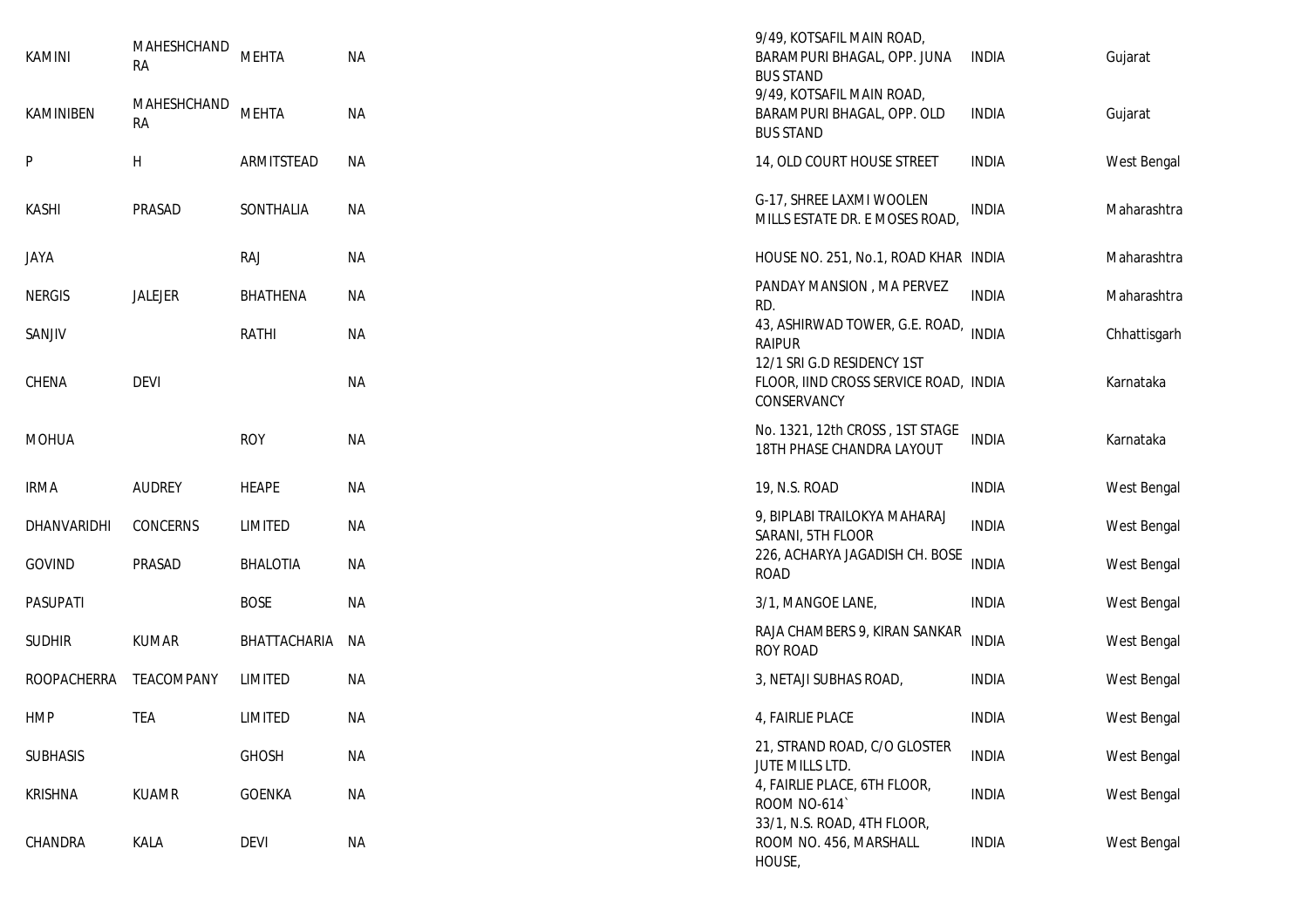| MANGALJI         | M             | <b>THACKER</b>  | <b>NA</b> | 135, CANNING STREET,                                                           | <b>INDIA</b> | West Bengal |
|------------------|---------------|-----------------|-----------|--------------------------------------------------------------------------------|--------------|-------------|
| <b>NISHIT</b>    | <b>KUMAR</b>  | <b>BISWAS</b>   | <b>NA</b> | 140, BIDHAN SARANI,                                                            | <b>INDIA</b> | West Bengal |
| <b>SHIB</b>      | NARAYAN       | <b>BASAK</b>    | <b>NA</b> | 1, RAM PAUL LANE, P.O-<br><b>HATKHOLA</b>                                      | <b>INDIA</b> | West Bengal |
| <b>SUSHIL</b>    | <b>KUMARI</b> | VARMA           | <b>NA</b> | BHAGALPUR                                                                      | <b>INDIA</b> | Bihar       |
| <b>BEJOY</b>     | PRASANNA      | SENSHARMA       | <b>NA</b> | BENGAL CHEMICAL FACTORY,<br><b>PANIHATI</b>                                    | <b>INDIA</b> | West Bengal |
| KARTIC           | CHANDRA       | SEN             | <b>NA</b> | 31, BABURAM GHOSE LANE,                                                        | <b>INDIA</b> | West Bengal |
|                  | A             | LLOYD           | <b>NA</b> | 6, CHURCH LANE                                                                 | <b>INDIA</b> | West Bengal |
| <b>RADHA</b>     | <b>DEVI</b>   | BHIWANIWALA     | <b>NA</b> | 134, M.G. ROAD,                                                                | <b>INDIA</b> | West Bengal |
| E                |               | LIEBENHALS      | NA        | 1/1, KIMBER STREET, PARK CIRCUS INDIA                                          |              | West Bengal |
| <b>JAGANNATH</b> |               | SIL             | <b>NA</b> | 32, MUKTARAM BABU ST.                                                          | <b>INDIA</b> | West Bengal |
| <b>BIMALESH</b>  | <b>KUMAR</b>  | RAMUKA          | <b>NA</b> | 132/1, M.G. ROAD, C/O. KANDOI &<br>CO.                                         | <b>INDIA</b> | West Bengal |
| MADHUSUDAN       |               | CHANDER         | <b>NA</b> | 22/3, JHAMAPUKAR LANE                                                          | <b>INDIA</b> | West Bengal |
| SATYA            | <b>BHAMA</b>  | <b>CHUNDER</b>  | <b>NA</b> | 79, KESHAB CHANDRA SEN ST.                                                     | <b>INDIA</b> | West Bengal |
| <b>RAJUL</b>     | <b>NITIN</b>  | BANATWALA       | <b>NA</b> | 1 A, RAJVANSH SOCIETY, B/H.<br><b>GAYATRI MANDIR,, NEW CITY</b><br>LIGHT ROAD, | <b>INDIA</b> | Gujarat     |
| <b>JOGESH</b>    | CHANDRA       | <b>BISWAS</b>   | <b>NA</b> | "BISWAS VILLA " SILPA SAMITI<br>PARA,                                          | <b>INDIA</b> | West Bengal |
| <b>RADHA</b>     | <b>RAMAN</b>  | <b>DEY</b>      | <b>NA</b> | BURRABAZAR, P.O.- CHINSURAH                                                    | <b>INDIA</b> | West Bengal |
| SIBANI           |               | <b>DUTTA</b>    | <b>NA</b> | M/S ANNADA PRASAD DUTTA &<br>SONS, BARRABAZAR                                  | <b>INDIA</b> | West Bengal |
| SHEFALIKA        |               | <b>DUTTA</b>    | <b>NA</b> | BNARABAZAR                                                                     | <b>INDIA</b> | West Bengal |
| <b>BHOLANATH</b> |               | <b>BANERJEE</b> | <b>NA</b> | 5/B, BENIA PARA LANE,                                                          | <b>INDIA</b> | West Bengal |
| YUBRAJ           | BIRPRATAP     | SINGHDEO        | <b>NA</b> | 33, NETAJI SUBHAS ROAD,                                                        | <b>INDIA</b> | West Bengal |
| KAMALA           | CHARAN        | MOOKERJEE       | <b>NA</b> | 35, THEATER ROAD,                                                              | <b>INDIA</b> | West Bengal |
| NARMADA          | DEBI          | DANI            | <b>NA</b> | 20B, PARK STREET, Bradma of India<br>Ltd.                                      | <b>INDIA</b> | West Bengal |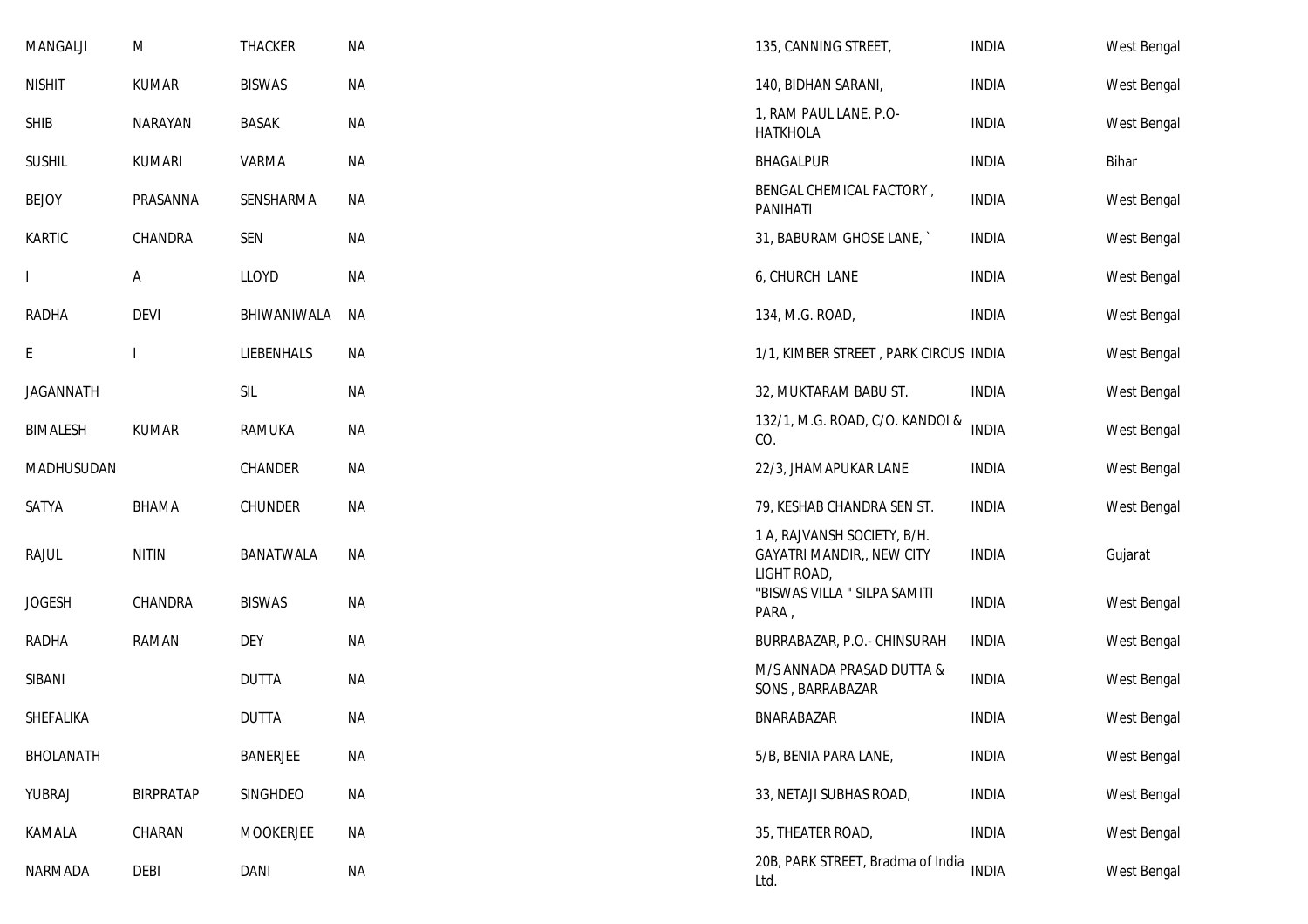| QUAZI                           | MAHAMMAD      | <b>IQBAL</b>     | <b>NA</b> | 9A, WOOD STREET,                                     | <b>INDIA</b> | West Bengal |
|---------------------------------|---------------|------------------|-----------|------------------------------------------------------|--------------|-------------|
| <b>KRISHNA</b>                  | <b>KUMAR</b>  | SAHARIA          | ΝA        | 4TH WHITE HOUSE, 4TH FLOOR,<br>119, PARIL STREET,    | <b>INDIA</b> | West Bengal |
| CHEMI                           | <b>WORLD</b>  | <b>LTD</b>       | <b>NA</b> | 4-C, WHITE HOUSE, 119, PARK<br>STREET,               | <b>INDIA</b> | West Bengal |
| VENKATESHWAR INDUSTRIALPRO<br>Α | <b>MOTION</b> | COLTD            | ΝA        | 4-C, WHITE HOUSE, 119, PARK<br>STREET,               | <b>INDIA</b> | West Bengal |
| RAJENDRA                        | SINGH         | LODHA            | <b>NA</b> | 8, NATIONAL TOWER 13, LOUDON<br>STREET,              | <b>INDIA</b> | West Bengal |
| PRATIMA                         |               | <b>DHAR</b>      | <b>NA</b> | FLAT NO-10/6, 6, SUNNY PARK,                         | <b>INDIA</b> | West Bengal |
| SYED                            | <b>MANJUR</b> | <b>MURSHED</b>   | ΝA        | 11, CIRCUS RANGE,                                    | <b>INDIA</b> | West Bengal |
| <b>SUSAR</b>                    | <b>KUMAR</b>  | SEN              | ΝA        | 7/21, CORN FIELD ROAD,                               | <b>INDIA</b> | West Bengal |
| LOKE                            | <b>MOHAN</b>  | CHATTERJEE       | ΝA        | 1, QUEENS PARK,                                      | <b>INDIA</b> | West Bengal |
| SACHINDRA                       | <b>NATH</b>   | <b>BOSE</b>      | <b>NA</b> | 49-7B, BALLYGUNGE PLACE,                             | <b>INDIA</b> | West Bengal |
| PUNAM                           | CHAND         | <b>BATIA</b>     | ΝA        | 19, CIRCULAR GARDEN REACH<br>ROAD, Kidderpore        | <b>INDIA</b> | West Bengal |
| <b>ASHIS</b>                    | <b>BANDHU</b> | <b>GUHA</b>      | <b>NA</b> | 128/14, HAZRA ROAD,                                  | <b>INDIA</b> | West Bengal |
| JAHAR                           | LALL          | CHANDRA          | <b>NA</b> | 52, BABURAM GHOSH LANE                               | <b>INDIA</b> | West Bengal |
| <b>NEMAI</b>                    | CHAND         | DE               | <b>NA</b> | HOOGHLY GHAT                                         | <b>INDIA</b> | West Bengal |
| GANGA                           | <b>DHAR</b>   | DE               | <b>NA</b> | 39/8A, GOPAL NAGORE ROAD,                            | <b>INDIA</b> | West Bengal |
| <b>BHUBON</b>                   | CHANDRA       | CHOWDHURY        | NА        | VICTOR COTTAGE, LAITUM KHARH<br>, P.O.- SHILLONG     | <b>INDIA</b> | Assam       |
| <b>BENOY</b>                    | <b>KUMAR</b>  | <b>MUKHERJEE</b> | ΝA        | 200/2A, RASH BEHARI AVENUE,                          | <b>INDIA</b> | West Bengal |
| D                               | Ν             | <b>MUKHERJEE</b> | <b>NA</b> | P - 146, ANIL ROY ROAD,                              | <b>INDIA</b> | West Bengal |
| BRAJADULAL                      |               | <b>GHOSE</b>     | ΝA        | P-449, C.I.T. SCHEME, 47<br>KAYATALLA ROAD,          | INDIA        | West Bengal |
| PUNAM                           | CHAND         | BATIA            | <b>NA</b> | 7, CANNING STREET, BIPLABI RASH<br>BEHARI BOSE LANE, | <b>INDIA</b> | West Bengal |
| <b>TAPATI</b>                   |               | <b>BHOWMIK</b>   | <b>NA</b> | 15, CENTRAL ROAD,                                    | <b>INDIA</b> | West Bengal |
| BAIDYA                          | <b>NATH</b>   | CHATTERJEA       | ΝA        | WEST OF PARK, P.O- -<br>KADAMKUAN, ``                | <b>INDIA</b> | Bihar       |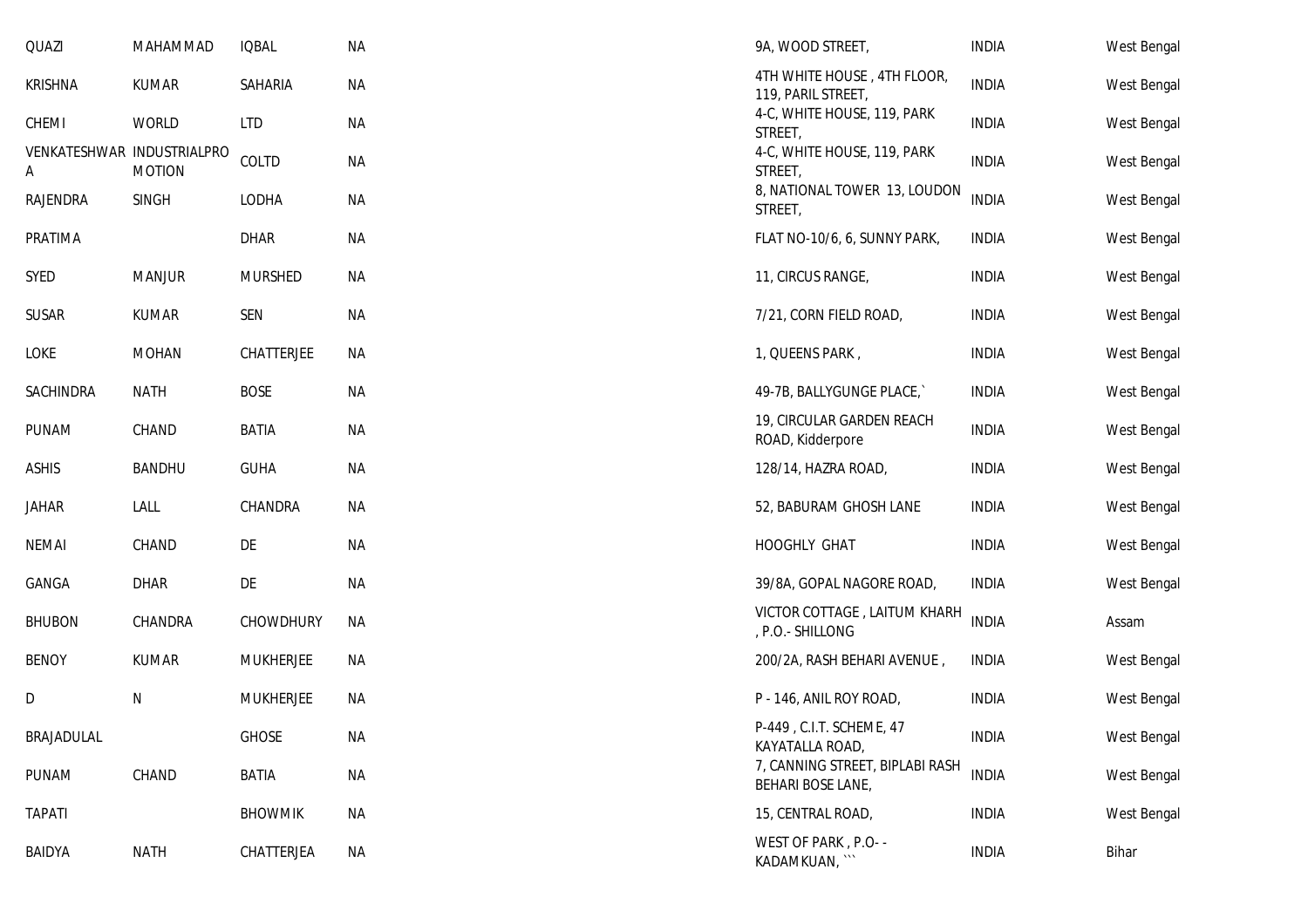| NIRAPADA        |                | <b>BHOWMIK</b>  | <b>NA</b> | 15, CENTRAL ROAD,                                                              | <b>INDIA</b> | West Bengal |
|-----------------|----------------|-----------------|-----------|--------------------------------------------------------------------------------|--------------|-------------|
| <b>PURNA</b>    | CHANDRA        | <b>BANERJEE</b> | <b>NA</b> | 9, RAJKUMAR MUKHERJEE ROAD,<br>BARANAGAR                                       | <b>INDIA</b> | West Bengal |
| MAHADYAL        | PREMCHANDRA    | PVTLTD          | <b>NA</b> | 521, LAKE GARDENS                                                              | <b>INDIA</b> | West Bengal |
| <b>SAVITRI</b>  |                | SONTHALIA       | NА        | 647 BLOCK 'O' 4TH FLOOR, NEW<br><b>ALIPORE</b>                                 | <b>INDIA</b> | West Bengal |
| <b>NANDA</b>    | <b>DULAL</b>   | <b>GHOSH</b>    | <b>NA</b> | 35/2, TOLLYGUNGE CIRCULAR<br>ROAD,                                             | <b>INDIA</b> | West Bengal |
| SUSHAMA         | RANI           | <b>DEY</b>      | <b>NA</b> | P-104, C.I.T. ROAD, SCHEME - VI -M INDIA                                       |              | West Bengal |
| <b>GAURI</b>    | SHANKER        | DAGA            | <b>NA</b> | P-112, C.I.T. ROAD, SCHEME - VI -M<br>PHOOLBAGAN<br><b>GAISPORE COLONY, P1</b> | <b>INDIA</b> | West Bengal |
| <b>BIRENDRA</b> | <b>KISHORE</b> | SAHA            | <b>NA</b> | NO.1363, WARD NO-3, P.O.-<br><b>GAISPORE</b>                                   | <b>INDIA</b> | West Bengal |
| SANGITA         | <b>DEVI</b>    | PALRIWAL        | <b>NA</b> | P-2, TAGORE PARK, 4TH FLOOR,<br>DR. R.N. TAGORE ROAD,                          | <b>INDIA</b> | West Bengal |
| <b>NARESH</b>   | CHANDRA        | DE              | <b>NA</b> | MORRIS HOUSE, NARAYANTALLA,<br>ASWININAGAR                                     | <b>INDIA</b> | West Bengal |
| SANJIB          |                | BHATTACHARYA NA |           | BE-352, SECTOR - I, SALT LAKE CITY INDIA                                       |              | West Bengal |
| <b>DULAL</b>    |                | BHATTACHARYA NA |           | 22, BAJE SHIBPORE ROAD,                                                        | <b>INDIA</b> | West Bengal |
| RATHINDRA       | <b>NATH</b>    | <b>BANERJEE</b> | <b>NA</b> | 37/1/1, KHETRA BANERJEE LANE,<br>SADAR                                         | <b>INDIA</b> | West Bengal |
| KATYAYINI       |                | <b>DEVI</b>     | <b>NA</b> | 42/1, AMRITALAL MUKHERJEE<br>ROAD, BARISHA                                     | <b>INDIA</b> | West Bengal |
| <b>BINITA</b>   |                | <b>BOSE</b>     | <b>NA</b> | 122, JODHPUR PARK                                                              | <b>INDIA</b> | West Bengal |
| <b>ASHOK</b>    | <b>KUMAR</b>   | <b>SHROFF</b>   | <b>NA</b> | 37A, BENTINCK STREET, ROOM NO-<br>315,3RD FLOOR,                               | <b>INDIA</b> | West Bengal |
| <b>DURGA</b>    | CHARAN         | <b>PYNE</b>     | <b>NA</b> | 21B, SAGORE DUTT LANE,                                                         | <b>INDIA</b> | West Bengal |
| UMA             | SANKAR         | LALL            | ΝA        | 157, RAM KRISHNAPUR LANR, P.O.- INDIA<br><b>SHIBPORE</b>                       |              | West Bengal |
| <b>PUSHPA</b>   | <b>DEVI</b>    | LOHIA           | <b>NA</b> | 14, NITYADHAN MUKHERJEE ROAD,<br>2ND FLOOR,                                    | <b>INDIA</b> | West Bengal |
| <b>SHIB</b>     | CHANDRA        | <b>GHOSH</b>    | <b>NA</b> | 102/2, MADHU SUDAN BISWAS<br>LANE                                              | <b>INDIA</b> | West Bengal |
| ANUJ            |                | CHANDRAKANT     | NA        | C/O LAXMICHAND &CO, 36, NEW<br><b>CLOTH MARKET</b>                             | <b>INDIA</b> | Gujarat     |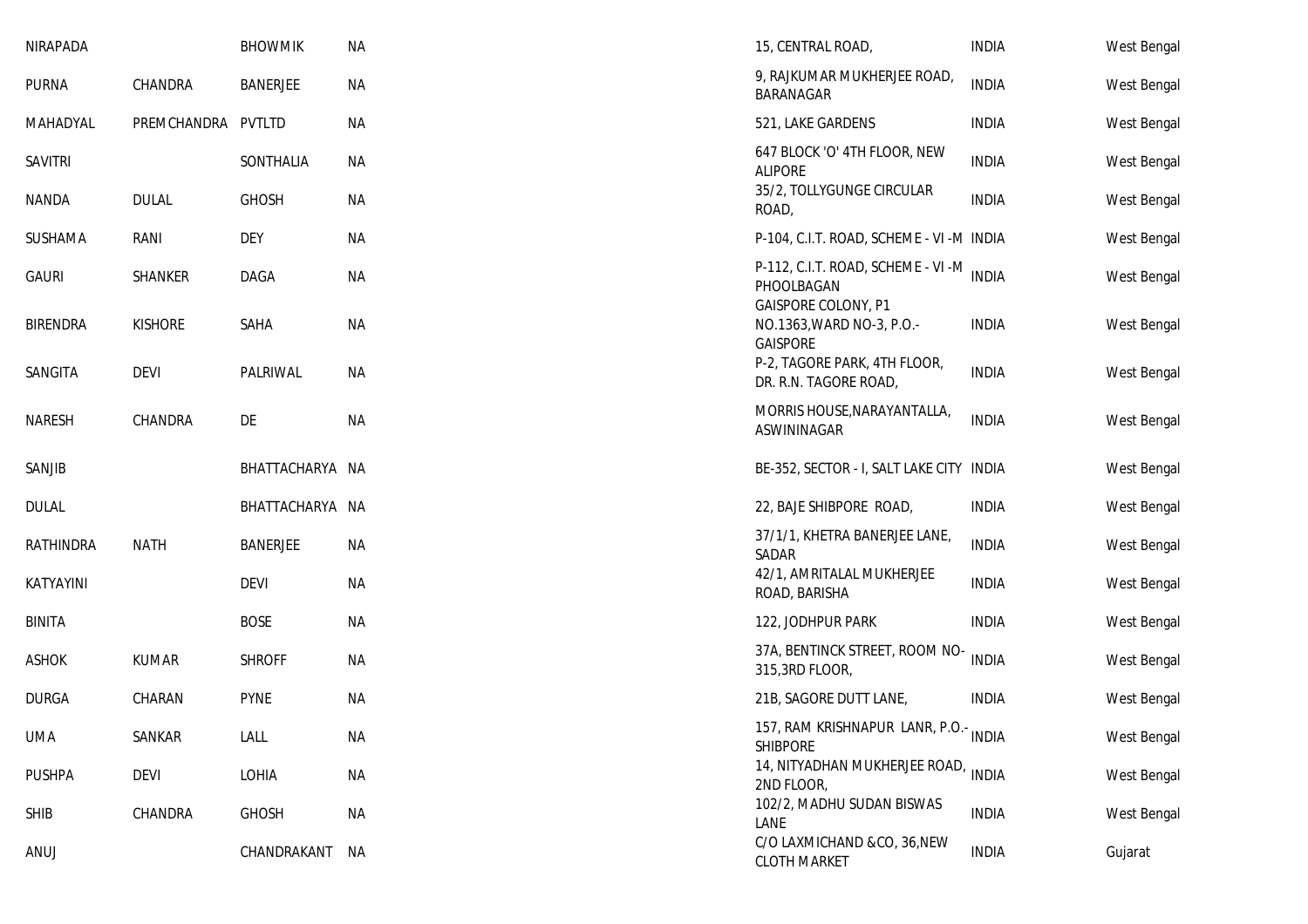| <b>FATMABIBI</b> | GULAMMOHAM<br>ED   | GABA            | <b>NA</b> | 2/90, LUHAR STREET, AT.&<br>P.O.BARDOLI                                                 | <b>INDIA</b> | Gujarat     |
|------------------|--------------------|-----------------|-----------|-----------------------------------------------------------------------------------------|--------------|-------------|
| <b>MAYANK</b>    | MUKUNDBHAI         | <b>JARIWALA</b> | <b>NA</b> | 6/1282, BHUT-SHERI,<br>MAHIDHARPURA                                                     | <b>INDIA</b> | Gujarat     |
| <b>MODI</b>      | <b>JITESH</b>      | B               | <b>NA</b> | 66, "RAJANIGANDHA", MEVAWALA<br>GROUP, KAVASJINAGAR, JUNA<br>ADAJAN ROAD, ADAJAN        | <b>INDIA</b> | Gujarat     |
| <b>GULAB</b>     | CHAND              | CHANDALIA       | NА        | 107, "NIRANJAN", 99, MARINE<br>DRIVE,                                                   | <b>INDIA</b> | Maharashtra |
| SRIBHABANI       | <b>INVESTMENTS</b> | <b>PVTLTD</b>   | ΝA        | 24, R.N. MUKHERJEE ROAD, 4TH<br><b>FLOOR</b>                                            | <b>INDIA</b> | West Bengal |
| <b>BULAL</b>     | <b>HASIM</b>       | <b>MULLA</b>    | <b>NA</b> | NANI PARSIWAD, RANDER,                                                                  | <b>INDIA</b> | Gujarat     |
| <b>MADHU</b>     |                    | HARALALKA       | ΝA        | <b>NA</b>                                                                               | <b>INDIA</b> | West Bengal |
| AVINASH          |                    | <b>BHALOTIA</b> | <b>NA</b> | 226, ACHARYA J.C.BOSE ROAD                                                              | <b>INDIA</b> | West Bengal |
| DHIRENDRA        | <b>KUMAR</b>       | CHHAJER         | <b>NA</b> | 4, RAJANI.SEN ROAD                                                                      | <b>INDIA</b> | West Bengal |
| <b>MANISHI</b>   | <b>KUMAR</b>       | <b>DEB</b>      | <b>NA</b> | FLAT NO.II C, "RENUKA", P-70,<br>LAKE ROAD,                                             | <b>INDIA</b> | West Bengal |
| <b>RUPAM</b>     |                    | <b>GHOSH</b>    | ΝA        | 134/C, BLOCK G, NEW ALIPORE,                                                            | <b>INDIA</b> | West Bengal |
| BIMALENDU        |                    | <b>GHOSH</b>    | <b>NA</b> | 134/C, BLOCK G, NEW ALIPORE,                                                            | <b>INDIA</b> | West Bengal |
| <b>MUNMUN</b>    |                    | <b>BABU</b>     | <b>NA</b> | C/O OLD HOUSE OF DR C.R. MITRA,<br>JADAV SARKAR RD, BAIKUNTAPUR, INDIA<br><b>RAJPUR</b> |              | West Bengal |
| AMAL             | <b>KUMAR</b>       | <b>GHOSH</b>    | <b>NA</b> | AKSHOY LODGE, THAKURPARA<br>ROAD, P.O.NAIHATI,                                          | <b>INDIA</b> | West Bengal |
| <b>GEETA</b>     | RASHESH            | <b>PATEL</b>    | <b>NA</b> | C/O, BHAGUBHAI RAMBHAI, P.O.-<br>PARVAT                                                 | <b>INDIA</b> | Gujarat     |
| <b>BHARATI</b>   |                    | <b>DUTTA</b>    | <b>NA</b> | <b>3 BIDHAN SARANI</b>                                                                  | <b>INDIA</b> | West Bengal |
| SWATANTRYA       | <b>KUMAR</b>       | <b>DATTAROY</b> | <b>NA</b> | 14, MANDEVILLE GARDENS,<br>BALLYGUNGE,                                                  | <b>INDIA</b> | West Bengal |
| <b>BHAGWAN</b>   | <b>SINGH</b>       | SAMAR           | <b>NA</b> | <b>NA</b>                                                                               | <b>INDIA</b> | West Bengal |
| SARITA           |                    | CHOUDHARY       | <b>NA</b> | FLAT-4F, BLOCK-2, WESTWIND<br>DEBAANGAN, 321/A, G.T. ROAD,<br><b>BELURMATH</b>          | <b>INDIA</b> | West Bengal |
| <b>URVIJA</b>    |                    | JAIN            | <b>NA</b> | <b>NA</b>                                                                               | <b>INDIA</b> | West Bengal |
| SAUMISH          | CHANDRA            | <b>ROY</b>      | <b>NA</b> | Nuddea House, 2, Bright Street                                                          | <b>INDIA</b> | West Bengal |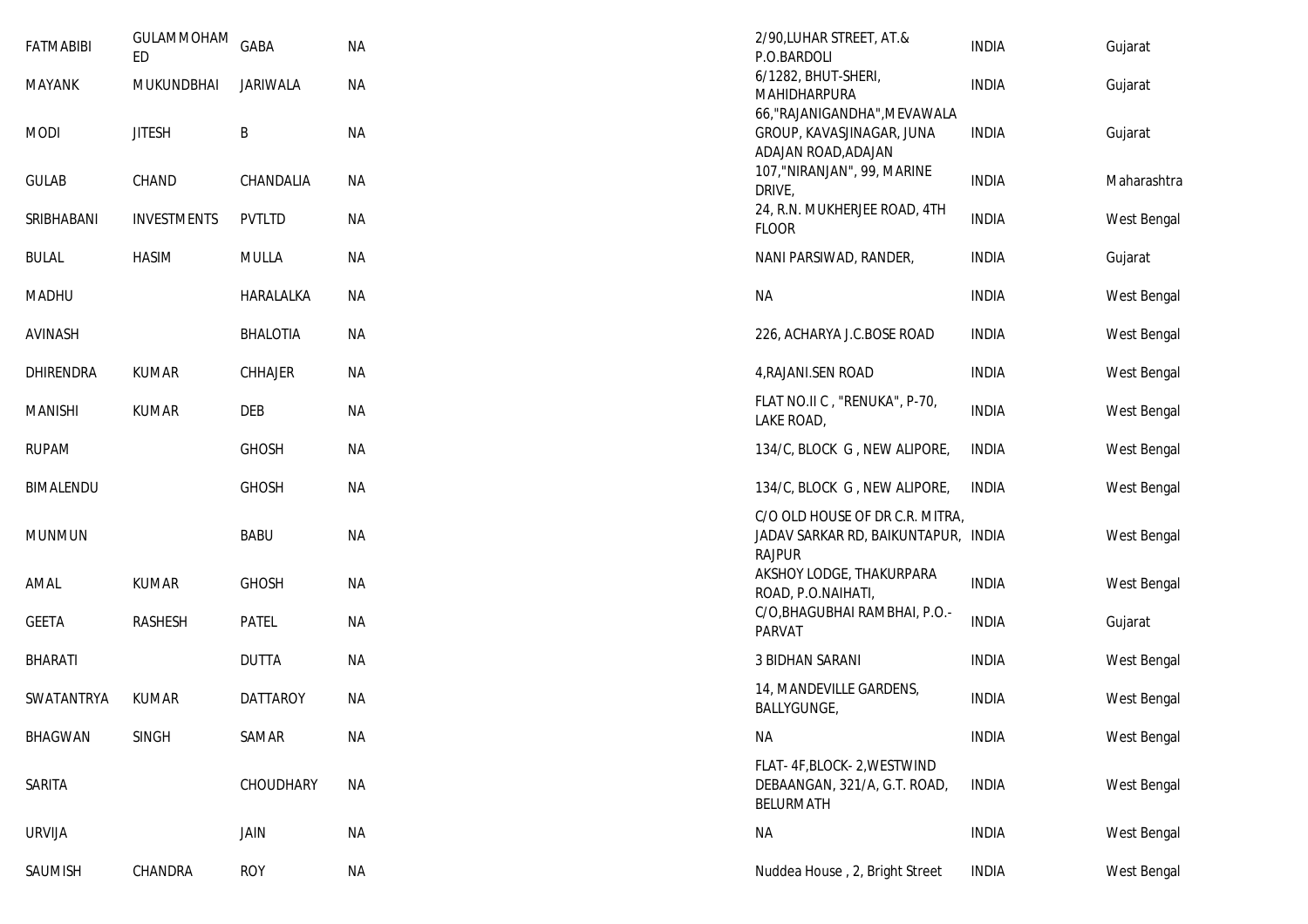| <b>AJIT</b>    | <b>KUMAR</b> | MUKHERJEE     | ΝA | <b>NA</b>                                             | INDIA        | West Bengal |
|----------------|--------------|---------------|----|-------------------------------------------------------|--------------|-------------|
| <b>NEPTUNE</b> |              | <b>SRIMAL</b> | ΝA | DB-31, SALT LAKE CITY, NEAR CA<br>ISLAND              | <b>INDIA</b> | West Bengal |
| <b>MORZINA</b> |              | BEGAM         | ΝA | 434 SAJAHAN ROAD, POST<br>BARUIPUR, C/O SK SOWKAT ALI | INDIA        | West Bengal |
| <b>RAJIV</b>   |              | MAHESHWARI    | NA | 102/2, MADHU SUDAN BISWAS<br>LANE                     | INDIA        | West Bengal |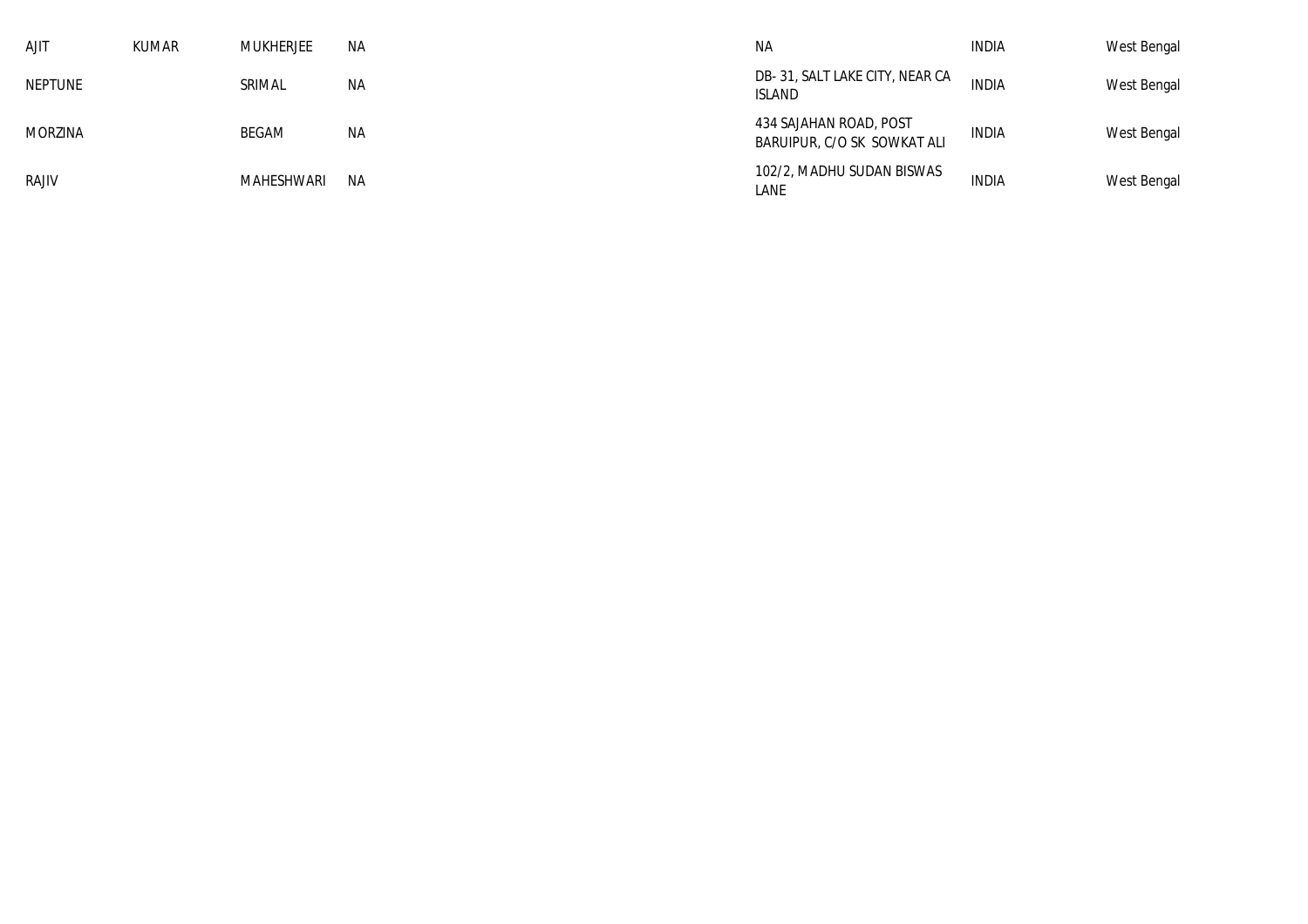|      | Date Of AGM(DD-MON-YYYY) | 22-AUG-2017 |
|------|--------------------------|-------------|
|      |                          | 0.00        |
|      |                          | 0.00        |
| fund |                          | 0.00        |
|      |                          | 0.00        |

| <b>District</b> | <b>Pin Code</b> | <b>Folio Number</b> | DP Id-Client Id-<br><b>Account Number</b> | <b>Investment Type</b>                      | <b>Amount</b><br>transferred | <b>Proposed Date of</b><br>transfer to IEPF<br>(DD-MON-YYYY) |
|-----------------|-----------------|---------------------|-------------------------------------------|---------------------------------------------|------------------------------|--------------------------------------------------------------|
| New Delhi       | 110001          | S00081              |                                           | Amount for unclaimed and<br>unpaid dividend |                              | 222.00 28-AUG-2018                                           |
| New Delhi       | 110028          | S00057              |                                           | Amount for unclaimed and<br>unpaid dividend |                              | 222.00 28-AUG-2018                                           |
| Kolkata         |                 | K00054              |                                           | Amount for unclaimed and<br>unpaid dividend |                              | 600.00 28-AUG-2018                                           |
| Jaipur          | 302019          | S00076              |                                           | Amount for unclaimed and<br>unpaid dividend |                              | 900.00 28-AUG-2018                                           |
| Ahmedabad       | 380003          | IN30229310030549    |                                           | Amount for unclaimed and<br>unpaid dividend |                              | 600.00 28-AUG-2018                                           |
| Ahmedabad       | 382016          | S00090              |                                           | Amount for unclaimed and<br>unpaid dividend |                              | 300.00 28-AUG-2018                                           |
| Vadodara        | 390007          | IN30133017473231    |                                           | Amount for unclaimed and<br>unpaid dividend |                              | 300.00 28-AUG-2018                                           |
| Surat           | 395001          | IN30154916057996    |                                           | Amount for unclaimed and<br>unpaid dividend |                              | 300.00 28-AUG-2018                                           |
| Surat           | 395001          | J00015              |                                           | Amount for unclaimed and<br>unpaid dividend |                              | 300.00 28-AUG-2018                                           |
| Surat           | 395001          | S00124              |                                           | Amount for unclaimed and<br>unpaid dividend |                              | 300.00 28-AUG-2018                                           |
| Surat           | 395001          | B00005              |                                           | Amount for unclaimed and<br>unpaid dividend |                              | 300.00 28-AUG-2018                                           |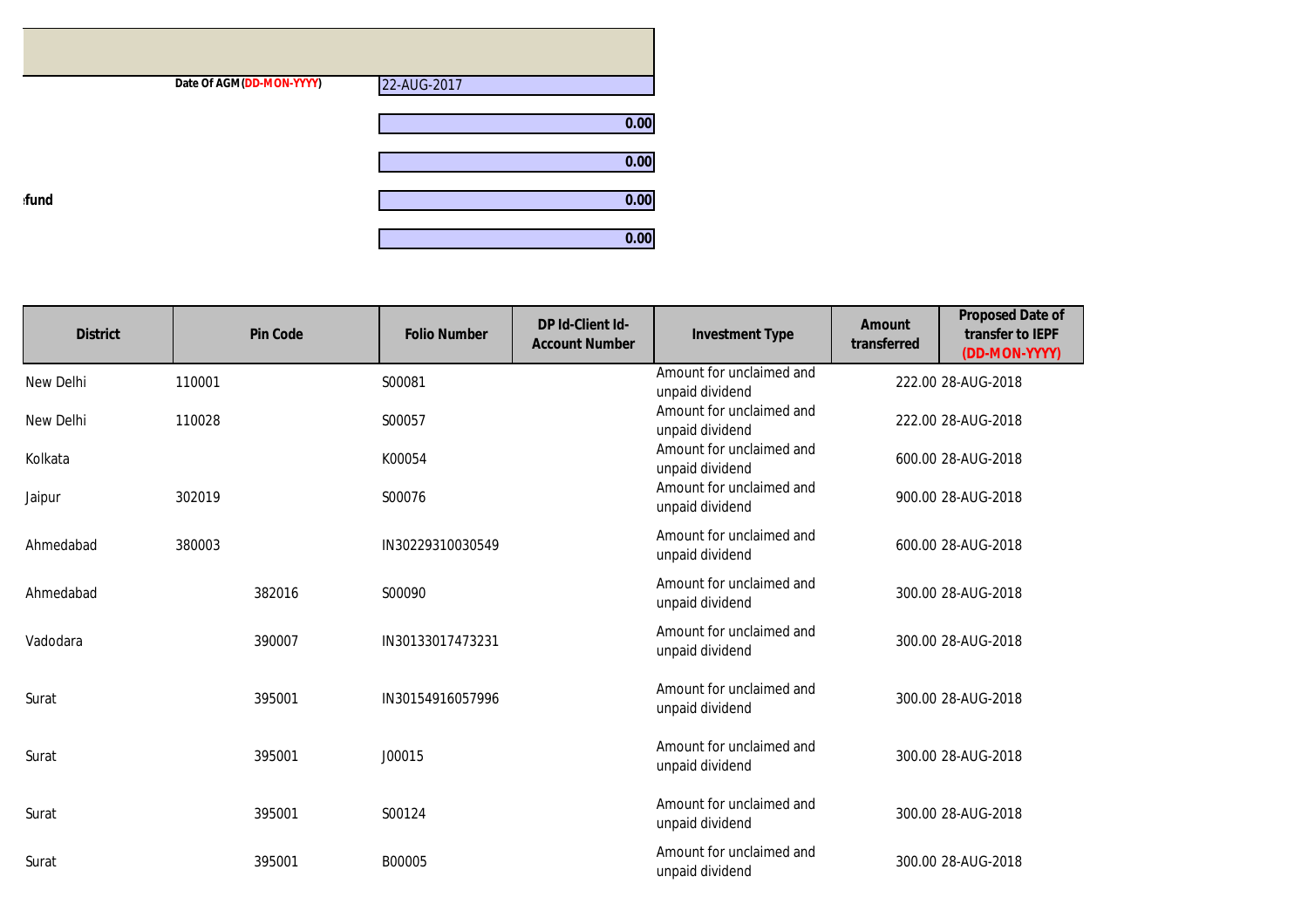| Surat           | 395003 | M00014           | Amount for unclaimed and<br>unpaid dividend | 600.00 28-AUG-2018 |
|-----------------|--------|------------------|---------------------------------------------|--------------------|
| Surat           | 395003 | M00015           | Amount for unclaimed and<br>unpaid dividend | 600.00 28-AUG-2018 |
| Kolkata         | 700001 | A00014           | Amount for unclaimed and<br>unpaid dividend | 6.00 28-AUG-2018   |
| Mumbai City     | 400011 | S00077           | Amount for unclaimed and<br>unpaid dividend | 150.00 28-AUG-2018 |
| Mumbai City     | 400021 | R00001           | Amount for unclaimed and<br>unpaid dividend | 450.00 28-AUG-2018 |
| Pune            | 411002 | B00051           | Amount for unclaimed and<br>unpaid dividend | 222.00 28-AUG-2018 |
| Raipur          | 492001 | R00017           | Amount for unclaimed and<br>unpaid dividend | 9.00 28-AUG-2018   |
| Bangalore Urban | 560004 | D00096           | Amount for unclaimed and<br>unpaid dividend | 300.00 28-AUG-2018 |
| Bangalore Urban | 560040 | IN30302851297229 | Amount for unclaimed and<br>unpaid dividend | 900.00 28-AUG-2018 |
| Kolkata         | 700001 | H00004           | Amount for unclaimed and<br>unpaid dividend | 222.00 28-AUG-2018 |
| Kolkata         | 700001 | 1201600000000730 | Amount for unclaimed and<br>unpaid dividend | 300.00 28-AUG-2018 |
| Kolkata         | 700020 | 1201910300022250 | Amount for unclaimed and<br>unpaid dividend | 600.00 28-AUG-2018 |
| Kolkata         | 700001 | B00066           | Amount for unclaimed and<br>unpaid dividend | 150.00 28-AUG-2018 |
| Kolkata         | 700001 | B00052           | Amount for unclaimed and<br>unpaid dividend | 150.00 28-AUG-2018 |
| Kolkata         | 700001 | IN30125010539289 | Amount for unclaimed and<br>unpaid dividend | 150.00 28-AUG-2018 |
| Kolkata         | 700001 | IN30036022454113 | Amount for unclaimed and<br>unpaid dividend | 30.00 28-AUG-2018  |
| Kolkata         | 700001 | G00068           | Amount for unclaimed and<br>unpaid dividend | 15.00 28-AUG-2018  |
| Kolkata         | 700001 | G00021           | Amount for unclaimed and<br>unpaid dividend | 18.00 28-AUG-2018  |
| Kolkata         | 700001 | D00027           | Amount for unclaimed and<br>unpaid dividend | 750.00 28-AUG-2018 |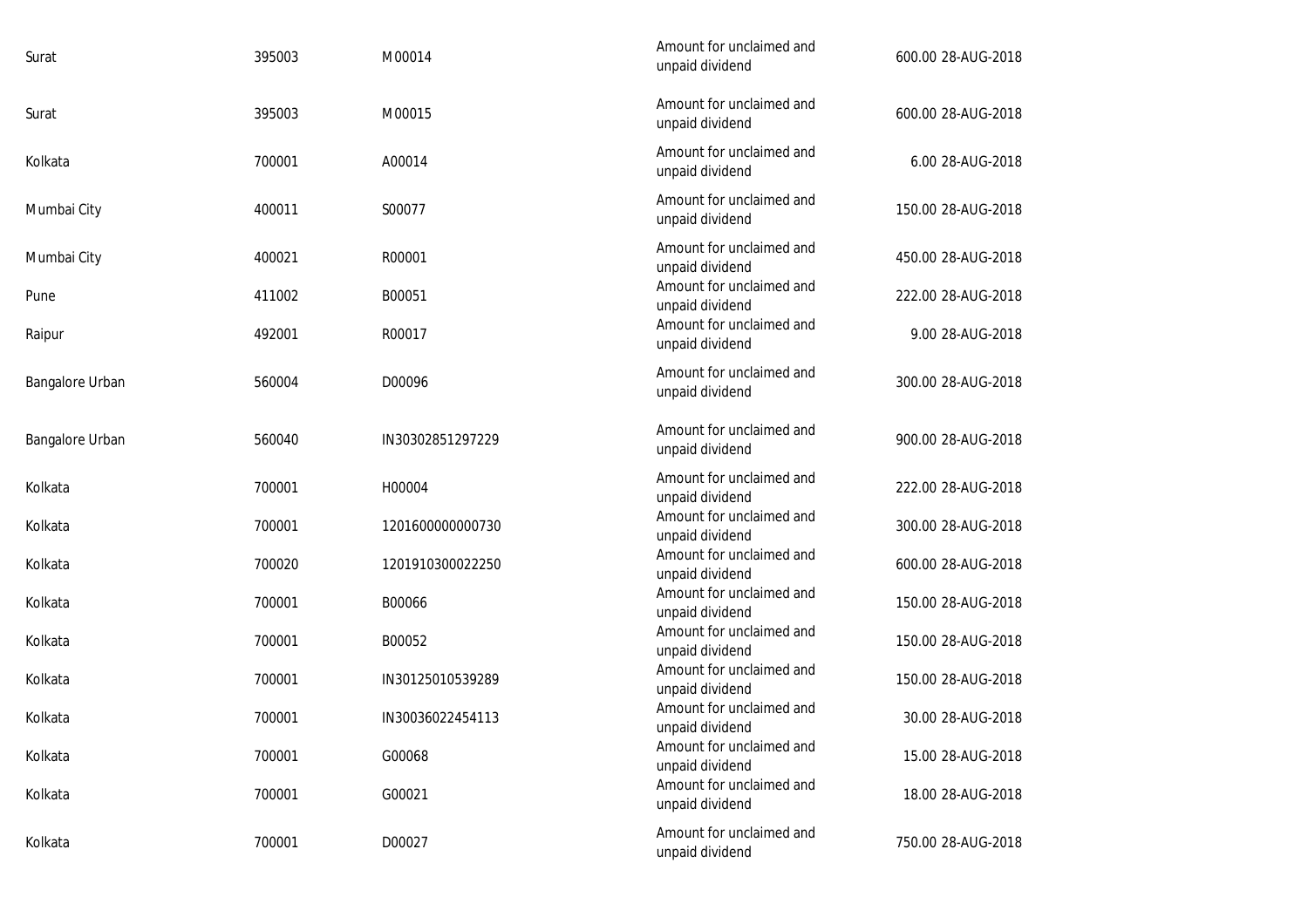| 700001 | T00006           | Amount for unclaimed and                    | 222.00 28-AUG-2018                                                       |
|--------|------------------|---------------------------------------------|--------------------------------------------------------------------------|
| 700004 | B00063           | Amount for unclaimed and                    | 2250.00 28-AUG-2018                                                      |
| 700005 | B00037           | Amount for unclaimed and                    | 6.00 28-AUG-2018                                                         |
|        | V00006           | Amount for unclaimed and                    | 600.00 28-AUG-2018                                                       |
|        | S00056           | Amount for unclaimed and<br>unpaid dividend | 12.00 28-AUG-2018                                                        |
| 700005 | S00038           | Amount for unclaimed and<br>unpaid dividend | 900.00 28-AUG-2018                                                       |
|        | L00004           | Amount for unclaimed and<br>unpaid dividend | 2250.00 28-AUG-2018                                                      |
| 700007 | B00114           | Amount for unclaimed and<br>unpaid dividend | 15.00 28-AUG-2018                                                        |
|        | L00003           | Amount for unclaimed and<br>unpaid dividend | 594.00 28-AUG-2018                                                       |
| 700007 | S00062           | Amount for unclaimed and<br>unpaid dividend | 6.00 28-AUG-2018                                                         |
| 700007 | R00002           | Amount for unclaimed and<br>unpaid dividend | 3.00 28-AUG-2018                                                         |
| 700009 | C00017           | Amount for unclaimed and<br>unpaid dividend | 1122.00 28-AUG-2018                                                      |
| 700009 | C00041           | Amount for unclaimed and<br>unpaid dividend | 222.00 28-AUG-2018                                                       |
| 395007 | 1201070100005072 | Amount for unclaimed and<br>unpaid dividend | 561.00 28-AUG-2018                                                       |
|        | B00062           | Amount for unclaimed and<br>unpaid dividend | 900.00 28-AUG-2018                                                       |
|        | D00058           | Amount for unclaimed and<br>unpaid dividend | 294.00 28-AUG-2018                                                       |
|        | D00056           | Amount for unclaimed and<br>unpaid dividend | 138.00 28-AUG-2018                                                       |
|        | D00054           | Amount for unclaimed and<br>unpaid dividend | 24.00 28-AUG-2018                                                        |
| 700014 | B00007           | Amount for unclaimed and<br>unpaid dividend | 222.00 28-AUG-2018                                                       |
| 700001 | D00022           | Amount for unclaimed and<br>unpaid dividend | 1122.00 28-AUG-2018                                                      |
| 700016 | M00033           | Amount for unclaimed and<br>unpaid dividend | 300.00 28-AUG-2018                                                       |
| 700016 | D00059           | Amount for unclaimed and<br>unpaid dividend | 900.00 28-AUG-2018                                                       |
|        |                  |                                             | unpaid dividend<br>unpaid dividend<br>unpaid dividend<br>unpaid dividend |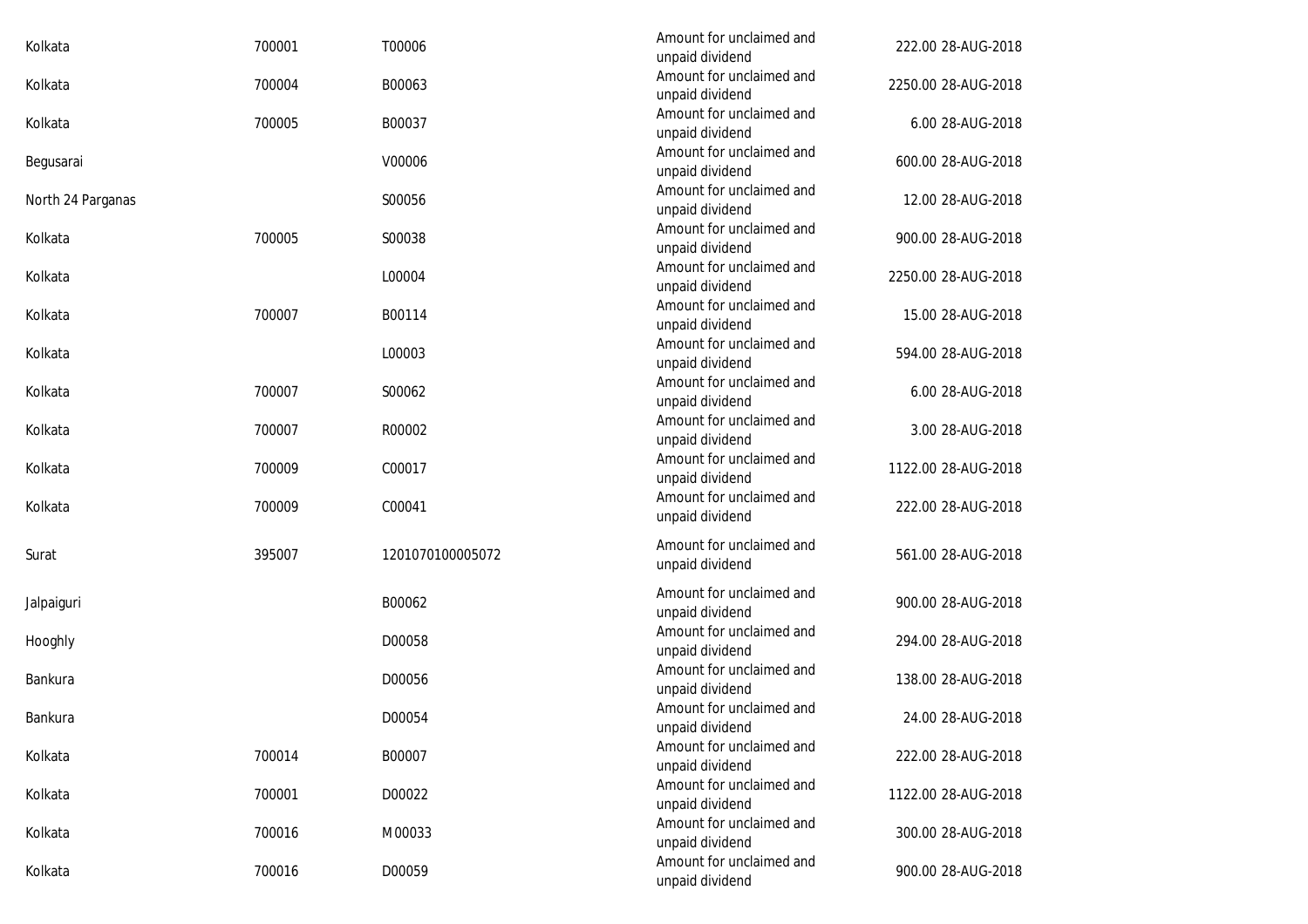| Kolkata   | 700016 | 100001           | Amount for unclaimed and<br>unpaid dividend | 594.00 28-AUG-2018  |
|-----------|--------|------------------|---------------------------------------------|---------------------|
| Kolkata   | 700016 | IN30014210053370 | Amount for unclaimed and<br>unpaid dividend | 222.00 28-AUG-2018  |
| Kolkata   | 700016 | IN30014210278197 | Amount for unclaimed and<br>unpaid dividend | 3000.00 28-AUG-2018 |
| Kolkata   | 700016 | IN30014210280083 | Amount for unclaimed and<br>unpaid dividend | 9300.00 28-AUG-2018 |
| Kolkata   | 700017 | L00005           | Amount for unclaimed and<br>unpaid dividend | 6.00 28-AUG-2018    |
| Kolkata   | 700019 | D00037           | Amount for unclaimed and<br>unpaid dividend | 900.00 28-AUG-2018  |
| Kolkata   | 700019 | M00048           | Amount for unclaimed and<br>unpaid dividend | 900.00 28-AUG-2018  |
| Kolkata   | 700019 | S00044           | Amount for unclaimed and<br>unpaid dividend | 1122.00 28-AUG-2018 |
| Kolkata   | 700019 | C00020           | Amount for unclaimed and<br>unpaid dividend | 300.00 28-AUG-2018  |
| Kolkata   | 700019 | B00068           | Amount for unclaimed and<br>unpaid dividend | 1350.00 28-AUG-2018 |
| Kolkata   | 700023 | B00042           | Amount for unclaimed and<br>unpaid dividend | 600.00 28-AUG-2018  |
| Kolkata   | 700026 | G00034           | Amount for unclaimed and<br>unpaid dividend | 30.00 28-AUG-2018   |
| Kolkata   | 700005 | C00015           | Amount for unclaimed and<br>unpaid dividend | 600.00 28-AUG-2018  |
| Hooghly   |        | D00016           | Amount for unclaimed and<br>unpaid dividend | 300.00 28-AUG-2018  |
| Kolkata   | 700027 | D00087           | Amount for unclaimed and<br>unpaid dividend | 300.00 28-AUG-2018  |
| Dibrugarh |        | C00035           | Amount for unclaimed and<br>unpaid dividend | 900.00 28-AUG-2018  |
| Kolkata   | 700029 | M00038           | Amount for unclaimed and<br>unpaid dividend | 300.00 28-AUG-2018  |
| Kolkata   | 700029 | M00039           | Amount for unclaimed and<br>unpaid dividend | 6.00 28-AUG-2018    |
| Kolkata   | 700029 | G00009           | Amount for unclaimed and<br>unpaid dividend | 906.00 28-AUG-2018  |
| Kolkata   | 700001 | B00041           | Amount for unclaimed and<br>unpaid dividend | 1350.00 28-AUG-2018 |
| Kolkata   | 700032 | B00077           | Amount for unclaimed and<br>unpaid dividend | 75.00 28-AUG-2018   |
| Patna     | 800003 | C00019           | Amount for unclaimed and<br>unpaid dividend | 900.00 28-AUG-2018  |
|           |        |                  |                                             |                     |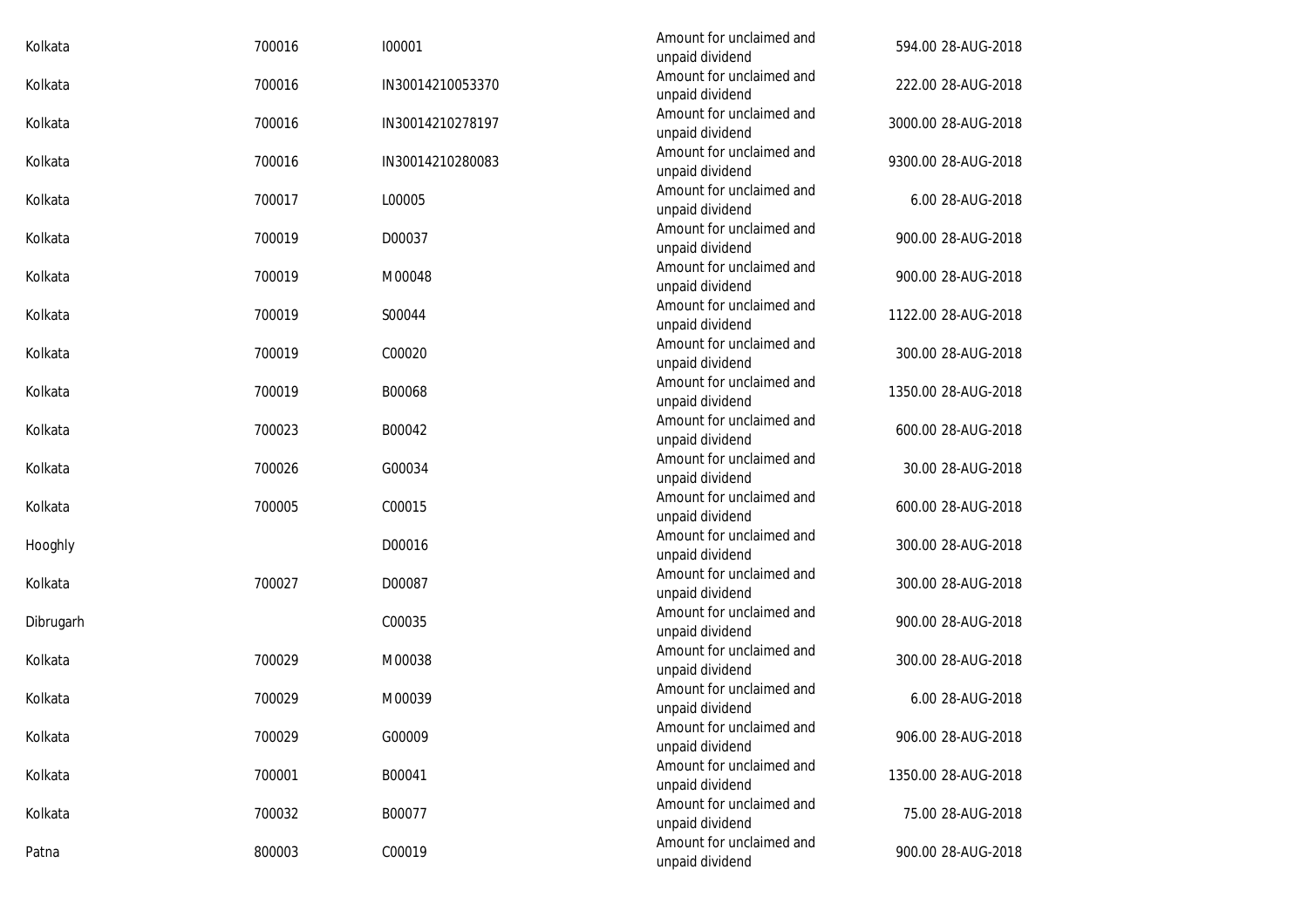| Kolkata   | 700032 | B00079           | Amount for unclaimed and<br>unpaid dividend | 75.00 28-AUG-2018   |
|-----------|--------|------------------|---------------------------------------------|---------------------|
| Kolkata   | 700036 | B00016           | Amount for unclaimed and<br>unpaid dividend | 6.00 28-AUG-2018    |
| Kolkata   | 700045 | CM0009           | Amount for unclaimed and<br>unpaid dividend | 222.00 28-AUG-2018  |
| Kolkata   | 700025 | S00078           | Amount for unclaimed and<br>unpaid dividend | 372.00 28-AUG-2018  |
| Kolkata   | 700052 | G00014           | Amount for unclaimed and<br>unpaid dividend | 1350.00 28-AUG-2018 |
| Kolkata   | 700054 | D00033           | Amount for unclaimed and<br>unpaid dividend | 1194.00 28-AUG-2018 |
| Kolkata   | 700054 | D00073           | Amount for unclaimed and<br>unpaid dividend | 24.00 28-AUG-2018   |
| Nadia     | 741234 | S00003           | Amount for unclaimed and<br>unpaid dividend | 18.00 28-AUG-2018   |
| Kolkata   | 700056 | P00036           | Amount for unclaimed and<br>unpaid dividend | 15.00 28-AUG-2018   |
| Kolkata   | 700059 | D00015           | Amount for unclaimed and<br>unpaid dividend | 72.00 28-AUG-2018   |
| Kolkata   | 700064 | B00103           | Amount for unclaimed and<br>unpaid dividend | 300.00 28-AUG-2018  |
| Howrah    | 711102 | B00054           | Amount for unclaimed and<br>unpaid dividend | 30.00 28-AUG-2018   |
| Howrah    | 711102 | IN30223610048108 | Amount for unclaimed and<br>unpaid dividend | 300.00 28-AUG-2018  |
| Kolkata   | 700008 | D00028           | Amount for unclaimed and<br>unpaid dividend | 6.00 28-AUG-2018    |
| Kolkata   | 700068 | B00065           | Amount for unclaimed and<br>unpaid dividend | 300.00 28-AUG-2018  |
| Kolkata   | 700069 | S00115           | Amount for unclaimed and<br>unpaid dividend | 15.00 28-AUG-2018   |
| Kolkata   | 700073 | P00026           | Amount for unclaimed and<br>unpaid dividend | 594.00 28-AUG-2018  |
| Howrah    | 711102 | L00002           | Amount for unclaimed and<br>unpaid dividend | 6.00 28-AUG-2018    |
| Howrah    | 711101 | L00008           | Amount for unclaimed and<br>unpaid dividend | 150.00 28-AUG-2018  |
| Howrah    | 711101 | G00015           | Amount for unclaimed and<br>unpaid dividend | 6.00 28-AUG-2018    |
| Ahmedabad | 380002 | C00044           | Amount for unclaimed and<br>unpaid dividend | 300.00 28-AUG-2018  |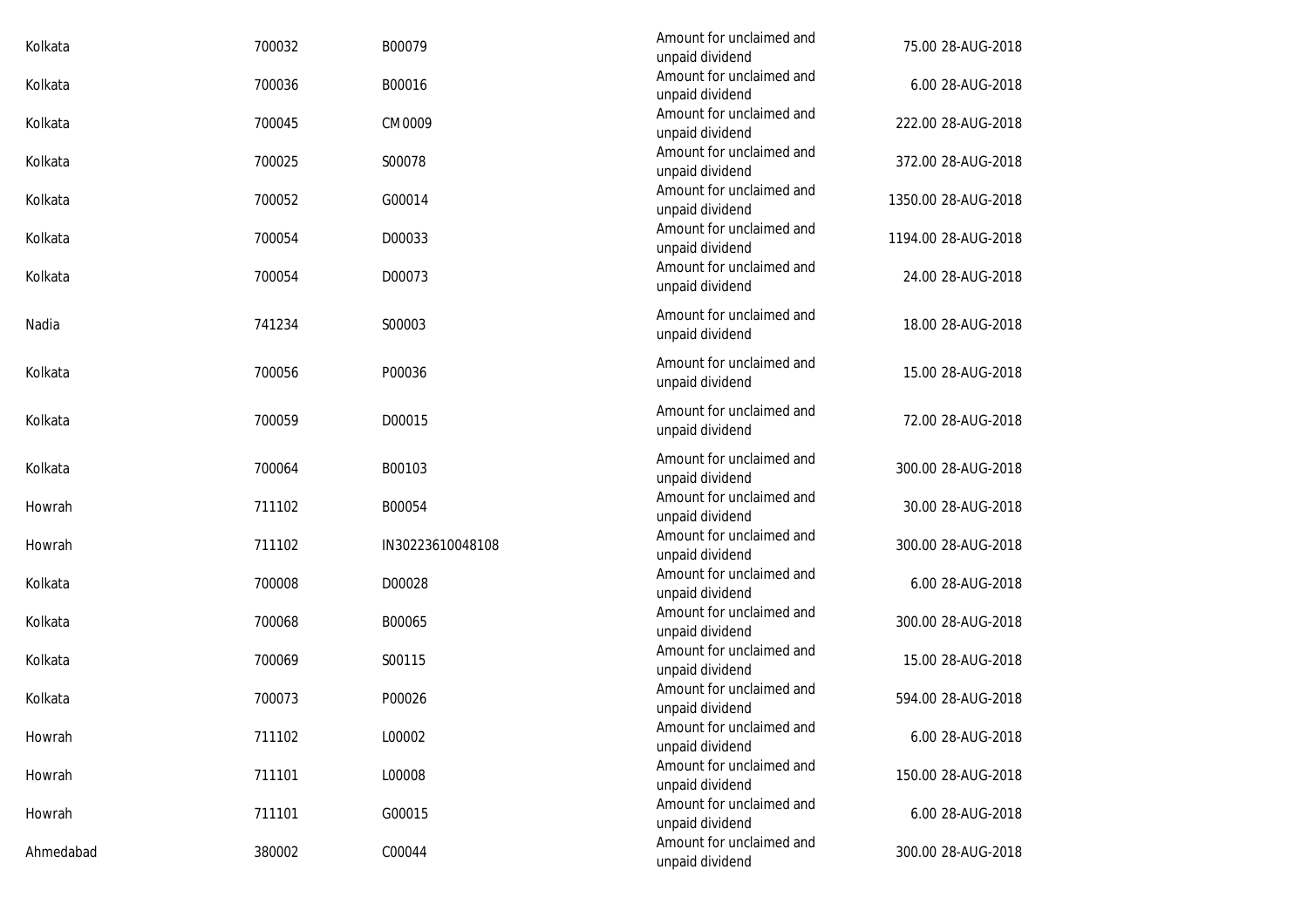| Surat             | 394601 | G00002           | Amount for unclaimed and<br>unpaid dividend | 3000.00 28-AUG-2018 |
|-------------------|--------|------------------|---------------------------------------------|---------------------|
| Surat             | 395003 | J00024           | Amount for unclaimed and<br>unpaid dividend | 300.00 28-AUG-2018  |
| Surat             | 395009 | B00099           | Amount for unclaimed and<br>unpaid dividend | 300.00 28-AUG-2018  |
| Mumbai City       | 400002 | C00011           | Amount for unclaimed and<br>unpaid dividend | 222.00 28-AUG-2018  |
| Kolkata           | 700001 | CM0018           | Amount for unclaimed and<br>unpaid dividend | 300.00 28-AUG-2018  |
| Surat             | 395005 | 1204310000009656 | Amount for unclaimed and<br>unpaid dividend | 300.00 28-AUG-2018  |
| Howrah            | 711101 | H00003           | Amount for unclaimed and<br>unpaid dividend | 222.00 28-AUG-2018  |
| Kolkata           | 700020 | B00048           | Amount for unclaimed and<br>unpaid dividend | 300.00 28-AUG-2018  |
| Kolkata           | 700026 | C00070           | Amount for unclaimed and<br>unpaid dividend | 450.00 28-AUG-2018  |
| Kolkata           | 700029 | D00018           | Amount for unclaimed and<br>unpaid dividend | 600.00 28-AUG-2018  |
| Kolkata           | 700053 | G00054           | Amount for unclaimed and<br>unpaid dividend | 75.00 28-AUG-2018   |
| Kolkata           | 700053 | G00052           | Amount for unclaimed and<br>unpaid dividend | 75.00 28-AUG-2018   |
| Kolkata           | 700149 | B00127           | Amount for unclaimed and<br>unpaid dividend | 3.00 28-AUG-2018    |
| North 24 Parganas |        | G00011           | Amount for unclaimed and<br>unpaid dividend | 1122.00 28-AUG-2018 |
| Surat             |        | P00030           | Amount for unclaimed and<br>unpaid dividend | 300.00 28-AUG-2018  |
| Kolkata           | 700006 | IN30036022102506 | Amount for unclaimed and<br>unpaid dividend | 300.00 28-AUG-2018  |
| Kolkata           | 700007 | R00010           | Amount for unclaimed and<br>unpaid dividend | 750.00 28-AUG-2018  |
| Howrah            | 711101 | IN30214810314999 | Amount for unclaimed and<br>unpaid dividend | 900.00 28-AUG-2018  |
| Howrah            | 711202 | IN30174010018314 | Amount for unclaimed and<br>unpaid dividend | 3.00 28-AUG-2018    |
| Howrah            | 711101 | IN30036022442757 | Amount for unclaimed and<br>unpaid dividend | 1350.00 28-AUG-2018 |
| Kolkata           | 700019 | IN30009510614564 | Amount for unclaimed and<br>unpaid dividend | 1122.00 28-AUG-2018 |
|                   |        |                  |                                             |                     |